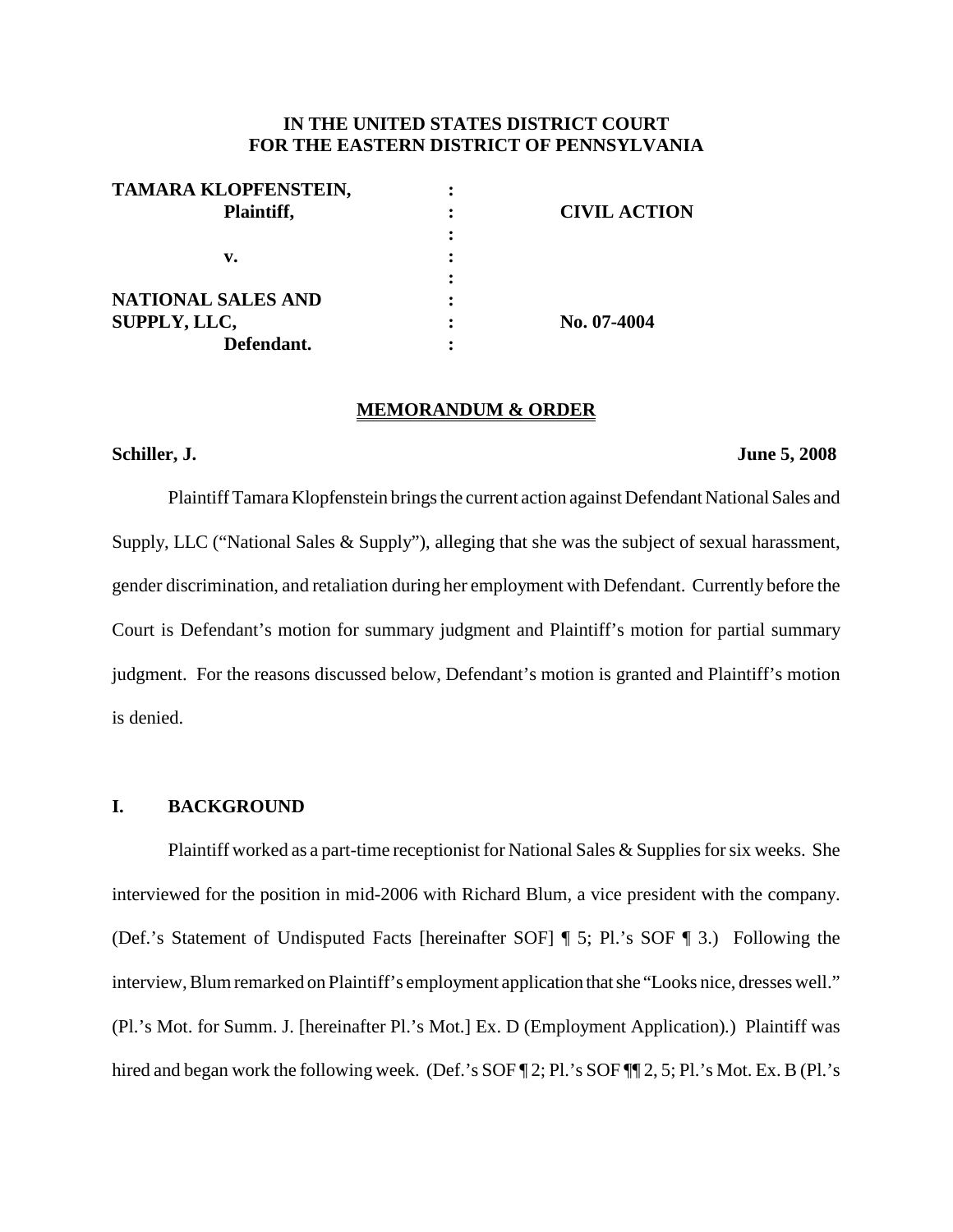Dep.) at 16-19.) Her formal title was "receptionist/data entry." (Pl.'s SOF ¶ 5; Def.'s SOF ¶ 2.)

Soon after she began, Plaintiff became the subject of what she perceived to be unfavorable treatment. On October 19, 2006, Plaintiff received an email from Mike Sanchez, a sales manager with the company, but not one of Plaintiff's supervisors. The email stated: "Hey, I was thinking maybe we should go to lunch on Friday together?........Thoughts? I feel bad you have been working here for a couple of weeks and we haven't gotten to know each other yet[.]" (Def.'s Mot. Ex. B (Pl.'s Dep. & Exs.).) Plaintiff found this offensive because "[t]here is no reason why a man and a woman should go out to lunch together without any other party around. To me that's a date. That is a lunch date and that is very offensive to me."1 (*Id.* at 65.)

During the same time period, Plaintiff claims that she noticed a change in the demeanor of Sanchez and Jason Shrager, also a vice president at the company and one of Plaintiff's supervisors. Both men, overall, were less friendly and their collective attitude toward Plaintiff was "short." (Pl.'s Mot. Ex. B at 79, 81-82.) On one occasion specifically cited by Plaintiff, she entered Shrager's office for a meeting, and found Shrager and Sanchez whispering, giggling and laughing, and would not respond to her when she inquired what the joke was about. (Pl.'s Mot. Ex. B at 60-61.)

By and large, however, the gravamen of Plaintiff's grievances arose from an ongoing dispute over Plaintiff'sresponsibilityto serve coffee to her male supervisors. On several occasions, Plaintiff

<sup>&</sup>lt;sup>1</sup> There appears to be some confusion surrounding the author of the email. Plaintiff testified at her deposition that when she confronted Sanchez about the email, he said Jason Shrager, one of Plaintiff's supervisors, wrote the email. (Pl.'s Mot. Ex. B at 73.) In her EEOC Complaint, however, Plaintiff wrote that "Mr. Shrager was *informed* of [the email] and found it to be amusing." (Pl.'s Mot. Ex. A (EEOC Compl.).) Sanchez testified that he wrote the email and that he did not recall any conversations about Shrager writing the email. (Def.'s Mot. Ex. E (Sanchez Dep.) at 24.) The originator of the email is not material for the purposes of this memorandum.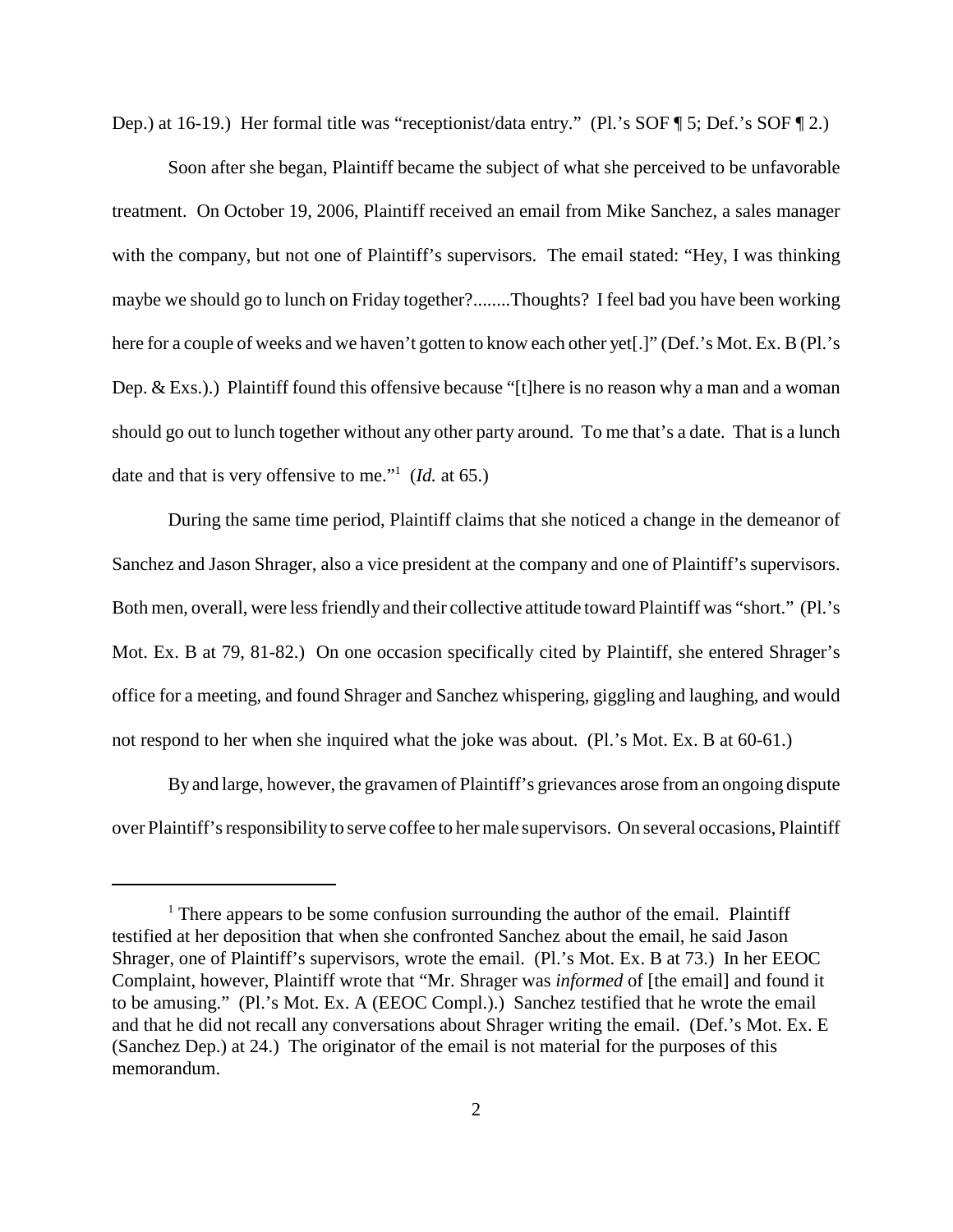was asked by Rich Blum and Jason Shrager to bring them coffee; Plaintiff stated during her deposition that after the first few weeks at work, the requests were made almost daily. (Pl.'s Dep. Ex. B at 46-47; Def.'s Mot. Ex. D at 49.) Although this was not part of the job description, as it was explained to Plaintiff in her interview, her supervisors did expect her at times to get them coffee. (*See* Def.'s Mot. Ex. D at 38-39, 49; Pl.'s Mot. Ex. F (Oct. 26-27, 2006 Email).) The individuals who held the position of receptionist before Plaintiff were required to do so, and they performed the task without objection. (Def.'s Mot. Ex. D at 49.)

Although Plaintiff acquiesced once or twice by bringing coffee to Shrager and Blum, she found these requests demeaning and embarrassing. (Pl.'s SOF ¶ 10; Pl.'s Mot. Ex. B at 104.) Plaintiff explained at her deposition that the requests to serve her employers not only "reinforced outdated gender stereotypes," but bordered on harassment; she stated that, on three separate occasions, someone had entered a reminder in her electronic calendar that coffee was due at 3:00 p.m. (Pl.'s Mot. Ex. B at 54, 79-80.)

By October 26, 2006, the controversy was really brewing. On that day, Shrager again asked Plaintiff to bring him coffee. (Pl.'s SOF ¶ 11; Def.'s Resp. to Pl.'s SOF [hereinafter Def.'s Resp. SOF] ¶ 11.) Plaintiff refused Shrager's request. (Pl.'s SOF ¶ 12; Def.'s Resp. SOF ¶ 12.) He followed up with an email: "Tami, I want to be clear so there are no misunderstandings . . . 1 [sic] of your many responsibilities as a receptionist / customer service rep is making and getting coffee for Rich and I [sic]. This is not open for debate. Please don't make an easy task a big deal." (Pl.'s SOF ¶ 13; Def.'s Resp. SOF ¶ 13; Pl.'s Mot. Ex. F.) Blum was also listed as a recipient of that email. (*Id.*)

Upon arriving to work the next day and receiving the email, Plaintiff responded to both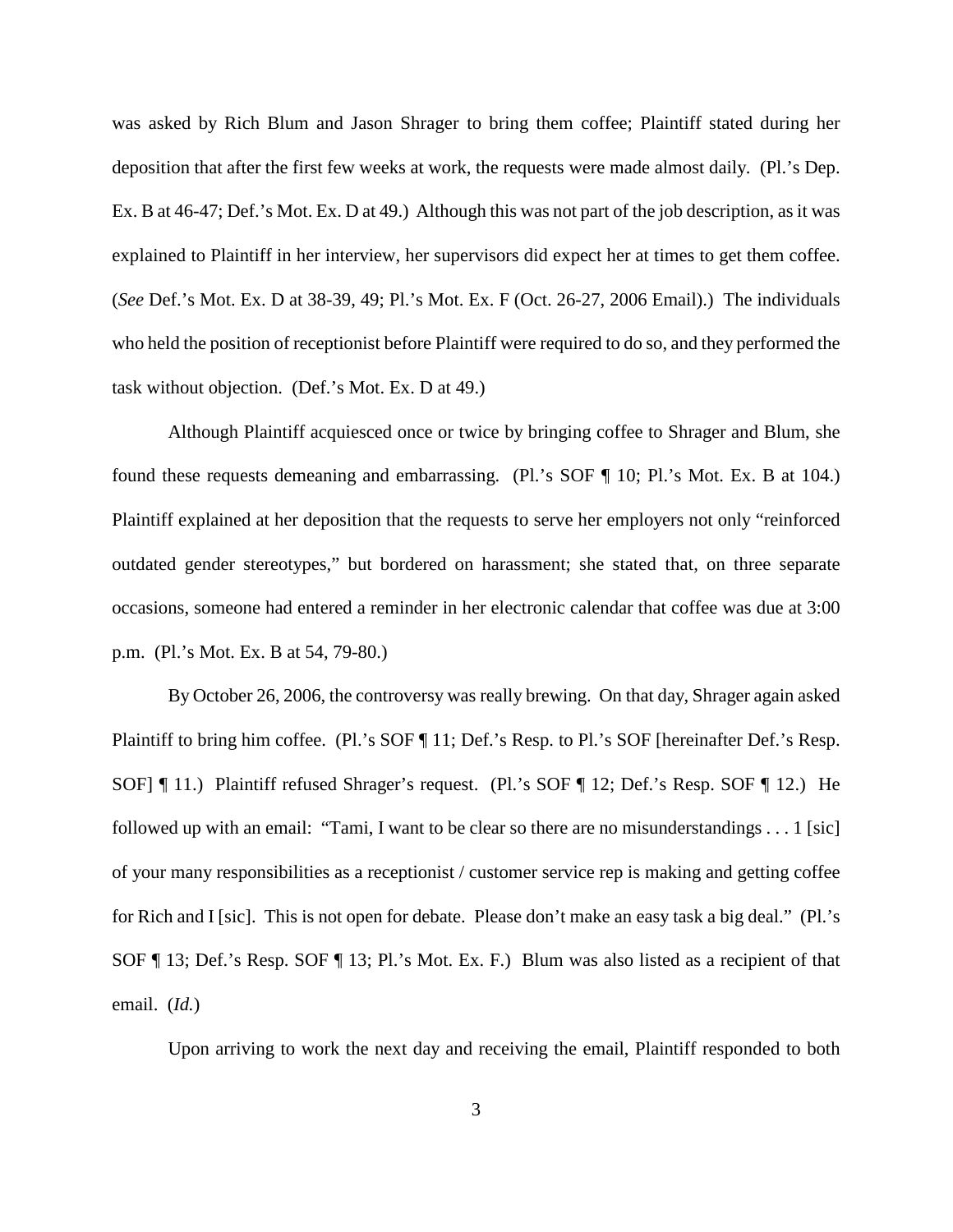Shrager and Blum by email:

I don't have a problem getting coffee and/or water for our guests when they come in. I don't expect to serve and wait on you by making and serving you coffee every day at 3:00. If I would have known that when I took the job, I would never have taken the job. I will be more than happy to sit down and talk to you about this matter.

(Pl.'s Mot. Ex. F.) Nine minutes after Plaintiff's email, Blum responded: "I'm sorry it didn't work out so please pack up your things. We will send you your last check next week." (*Id.*)

After reading this email, and with the understanding that her job had already been terminated, Plaintiff went into Blum's office and asked if she would be permitted to work for the remainder of the day. (Def.'s SOF ¶ 42; Pl.'s Resp. to Def.'s SOF [hereinafter Pl.'s Resp. SOF] ¶ 42.) Blum explained that she would be paid regardless of whether she finished the work day, but that she could stay if that was her preference. (Def.'s SOF ¶ 44; Pl.'s Resp. SOF ¶ 44.) As she was leaving his office, Plaintiff explained to Blum that she would be filing "a complaint," which Blum properly understood to mean an EEOC grievance. (Def.'s SOF ¶ 45; Pl.'s Resp. SOF ¶ 45.) Blum then asked Plaintiff to pack her things and leave without finishing the day. (Def.'s SOF ¶ 46; Pl.'s Resp. SOF ¶ 46.) Plaintiff left the office soon thereafter. (Def.'s Mot. Ex. C (Blum Dep. at 24-25).) She was paid a full day's salary. (Def.'s SOF ¶ 47; Pl.'s Resp. SOF ¶ 47.)

According to Defendant, Blum and Shrager had discussed terminating Plaintiff's job as early as one week before she was actually fired. (Def.'s Mot. Ex. C at 16 & Ex. D (Shrager Dep.) at 47- 48.) They stated that Plaintiff had failed to pass along important phone calls, placed the wrong pricing labels on packages for customers and potential customers, improperly packed parcels, mispronounced customer names, and forgot to offer coffee to office guests. (Def.'s Mot. Ex. C at 13-14 & Ex. D at 17-18, 36-41.) According to Defendant, Plaintiff's email was the proverbial last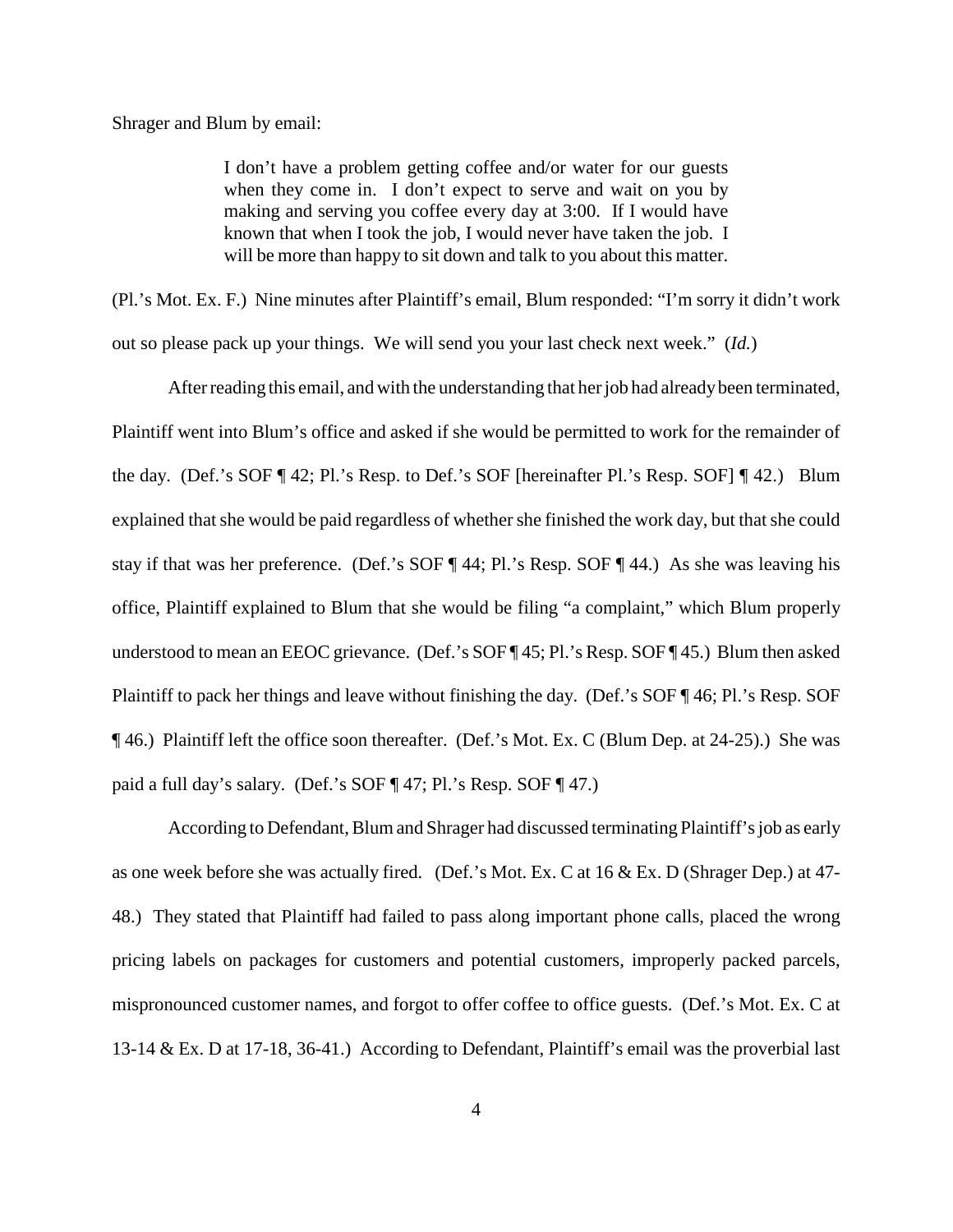straw. (Def.'s Mot. Ex. C at 18 & Ex. D at 48.)

#### **II. STANDARD OF REVIEW**

Summary judgment is appropriate when the admissible evidence fails to demonstrate a dispute of material fact and the moving party is entitled to judgment as a matter of law. FED.R.CIV. P. 56(c); *Anderson v. Liberty Lobby, Inc.*, 477 U.S. 242, 247-48 (1986). When the moving party does not bear the burden of persuasion at trial, it may meet its burden on summary judgment by showing that the nonmoving party's evidence is insufficient to carry its burden of persuasion at trial. *Celotex Corp. v. Catrett*, 477 U.S. 317, 323-24 (1986). Thereafter, the nonmoving party demonstrates a genuine issue of material fact if sufficient evidence is provided to allow a reasonable finder of fact to find for the nonmoving party at trial. *Anderson*, 477 U.S. at 248. In reviewing the record, "a court must view the facts in the light most favorable to the nonmoving party and draw all inferences in that party's favor." *Armbruster v. Unisys Corp.*, 32 F.3d 768, 777 (3d Cir. 1994). Furthermore, a court may not make credibility determinations or weigh the evidence in making its determination. *See Reeves v. Sanderson Plumbing Prods.*, 530 U.S.133,150 (2000); *see also Goodman v. Pa. Tpk. Comm'n*, 293 F.3d 655, 665 (3d Cir. 2002).

# **III. DISCUSSION**

Plaintiff raises claims of retaliation, sexual harassment, and gender discrimination under Title VII of the federal code and pursuant to the Pennsylvania Human Relations Act ("PHRA"). *See* 42 U.S.C. § 2000e *et seq.*; 43 PA. CONS. STAT. ANN. § 955 *et seq*. "Claims under the PHRA are interpreted coextensivelywith Title VII claims." *Atkinson v. LaFayette Coll.*, 460 F.3d 447, 454 n.6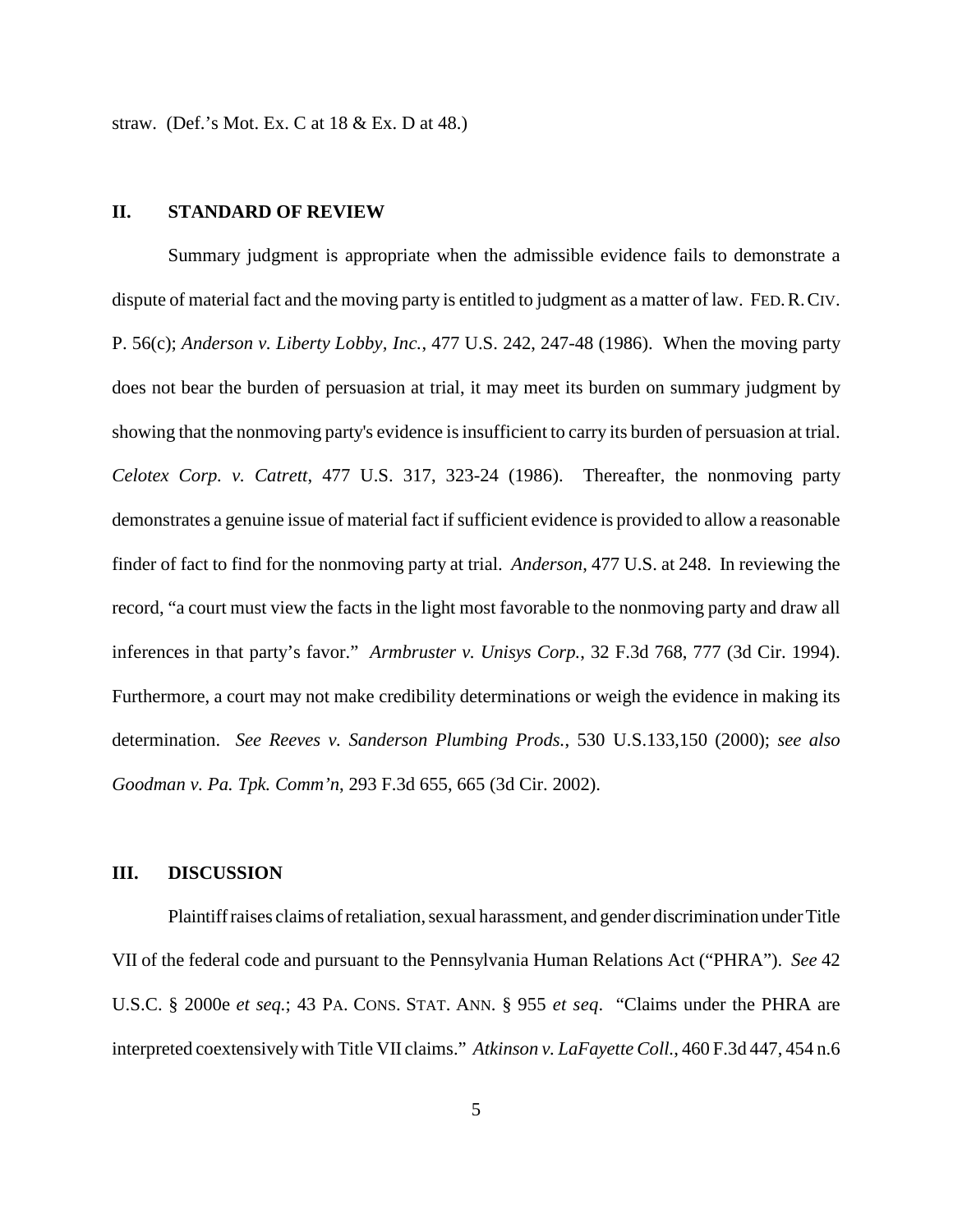(3d Cir. 2006); *see also Knabe v. Boury Corp.*, 114 F.3d 407, 410 n.5 (3d Cir. 1997). Because Plaintiff cannot show direct evidence of discrimination, her Title VII retaliation and gender discrimination claims are subject to the burden shifting-analysis set forth in *McDonnell Douglas Corp. v. Green*, 411 U.S. 792 (1973). *See Moore v. City of Phila.*, 461 F.3d 331, 342 (3d Cir. 2006) (retaliation); *Atkinson*, 460 F.3d at 454 n.7 (gender discrimination). Under that framework, Plaintiff must first establish a *prima facie* case of discrimination, in accordance with the standards set forth below. *See McDonnell Douglas*, 411 U.S. at 802. If Plaintiff establishes a *prima facie* case, the burden shifts to Defendant to assert a legitimate, non-discriminatory reason for the adverse employment decision. *Id.* at 802-803. If Defendant sets forth such a reason, the burden shifts back to Plaintiff, who must then proffer evidence that the employer's reason is merely a pretext for discrimination. *Id.* at 804.

# **A. Plaintiff Cannot Establish a** *Prima Facie* **Case of Retaliation**

Both Defendant and Plaintiff have moved for summary judgment on the issue of retaliation. On this issue, the parties are in complete agreement about the facts, and utter disagreement on the law. According to Plaintiff, when Blum prevented her from completing the work day on October 27, 2006, immediately following her disclosure that she intended file an EEOC complaint, he committed an act tantamount to unlawful retaliation. Defendant replies that Blum's acts were irrelevant – Plaintiff was already fired from her position when Blum asked her to leave for the day and she was paid for a full day of work.

A plaintiff has a cause of action for retaliation under Title VII if she: (1) engaged in protected activity; (2) was subsequently or contemporaneously subject to an adverse employment action; and (3) there was a causal link between the protected activity and the adverse action. *EEOC v. L.B.*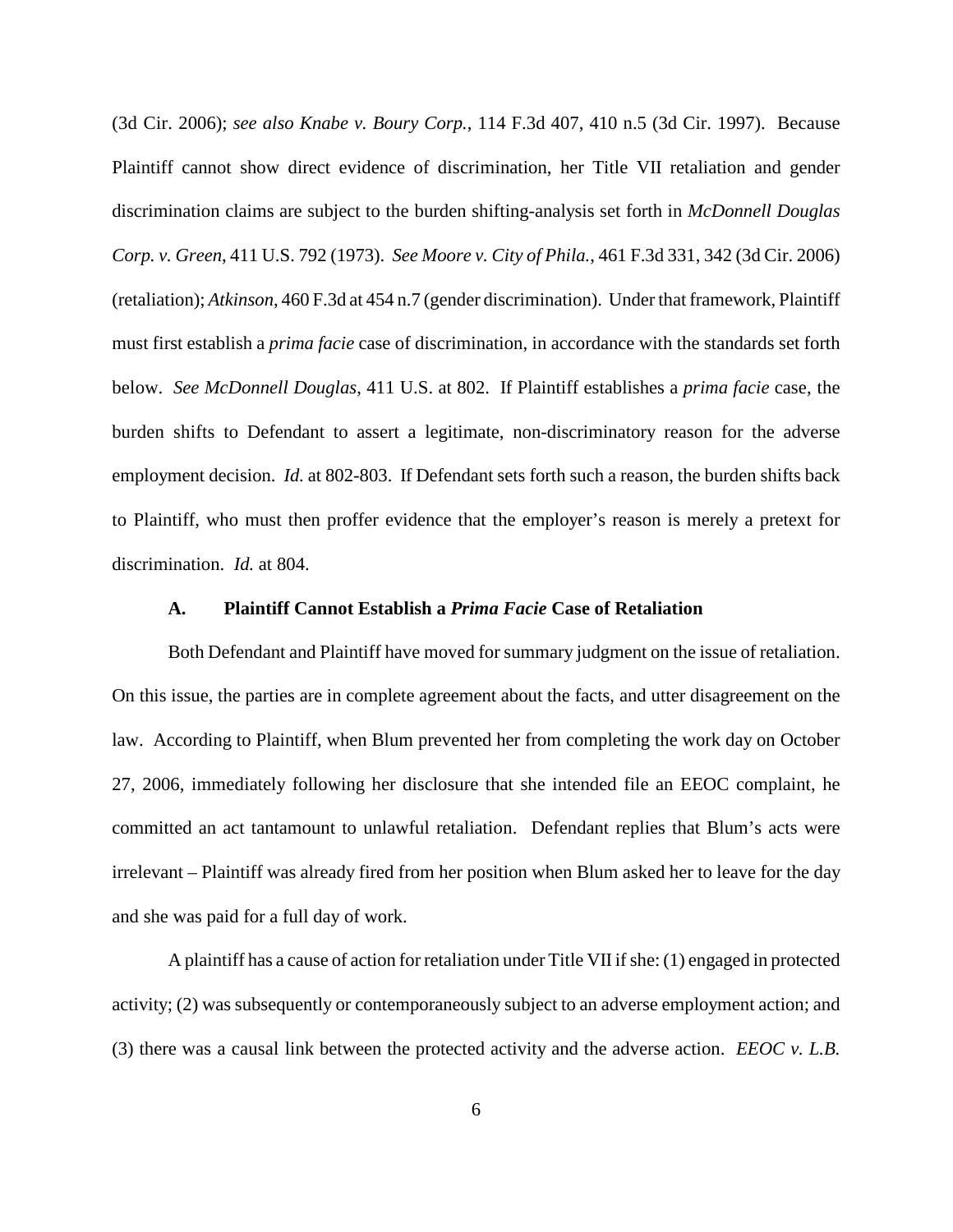*Foster Co.*, 123 F.3d 746, 754 (3d Cir. 1997); 42 U.S.C. § 2000e-3(a) (2008). Here there is no question that Plaintiff was engaging in a protected activity when she stated that she planned to file an EEOC complaint, nor is there a significant question of causation – Blum asked Plaintiff to leave immediately after she stated her intention to bring a claim against Defendant. *See L.B. Foster Co.*, 123 F.3d at 754 (plaintiff who informs employer of her intentions to file charges engages in a protected activity). The central inquiry is whether Blum engaged in an "adverse action" by sending Plaintiff home early, albeit with pay and after her job was already terminated.

To be actionable, an adverse action must be "material," which is to say that "the employer's actions must be harmful to the point that they could well dissuade a reasonable worker from making or supporting a charge of discrimination." *Burlington N. and Santa Fe Ry. Co. v. White*, 548 U.S. 53, 57 (2006). Title VII "does not set forth 'a general civility code for the American workplace.'" *Id.* at 68. Rather, it is intended to prohibit those employer actions that could deter an employee from complaining to his or hersupervisors or from seeking a remedy with the EEOC or in the civil justice system. *Id*. The standard is an objective one and takes into consideration the context in which the retaliatory act is taken. *Id.* "The real social impact of work-place behavior often depends on a constellation of surrounding circumstances, expectations, and relationships," all of which are relevant in determining whether an action was materially adverse. *Id.* at 69.

Based on the facts of this case, there is insufficient evidence to conclude that Plaintiff suffered a materially adverse action. Mindful of the fact that access to Title VII's remedial mechanisms should be "unfettered," the Court concludes that no reasonable person would be dissuaded from accessing those mechanisms under these circumstances. *See Robinson v. Shell Oil Co.*, 519 U.S. 337, 346 (1997). On October 27, 2006, when Plaintiff entered Blum's office, her job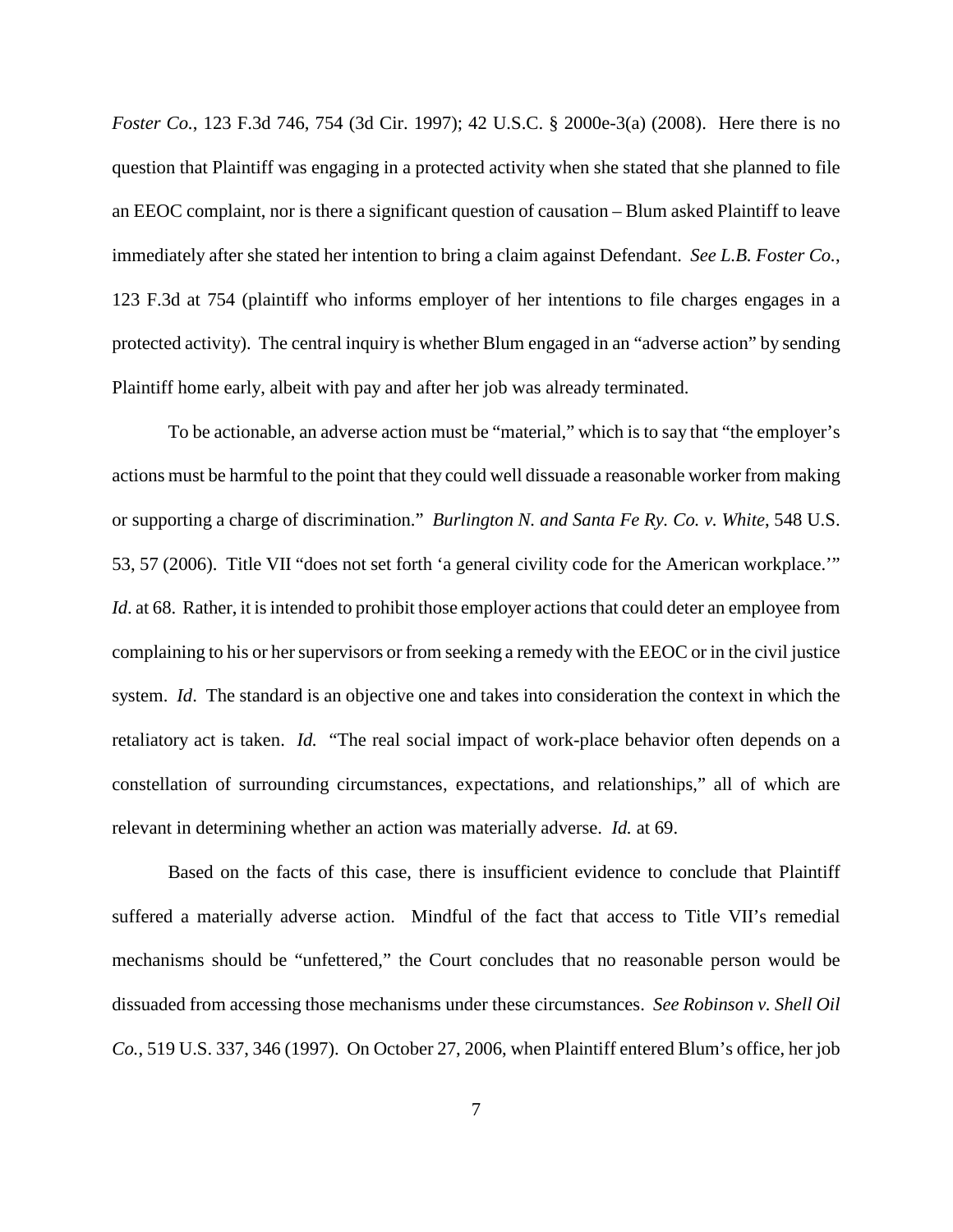had already been terminated. This was to be her last day of work. Before she made any mention of filing a complaint, Blum informed Plaintiff that she would be compensated for the entire day regardless of whether she actually worked. Plaintiff's argument that declining her request to finish a day of work (although not depriving her of one day's worth of pay) amounts to a materially adverse action is utterly unpersuasive. The reasonable worker would not be disuaded from pursuing a charge of discrimination due to his or her employer's post-termination hostilities – if anything, such a worker's resilience in pursuing those charges would likely be emboldened.

Plaintiff's reliance on *Hairston v. Gainesville* is misplaced. 9 F.3d 913 (11th Cir. 1993). In that case, the Eleventh Circuit held that a journalist who was suspended with pay for thirty-days suffered an adverse action, actionable under the Age Discrimination in Employment Act. *Id.* This Court agrees with the Eleventh Circuit that a "suspension," with or without pay, can amount to an adverse employment action; a suspension can negatively affect an employee's advancement at work and, overall, his or her employee-employer relationship. This was the case in *Hairston*, where the Plaintiff's suspension was recorded in his disciplinary record and contributed to his eventual termination. However, a suspension necessarilycontemplates a continued employmentrelationship, which is not present in this case. Plaintiff was already terminated when Blum asked her to leave and, after Plaintiff's comments about filing a complaint, Blum moved her departure forward by a number of hours. These facts cannot form the basis of a retaliation claim. <sup>2</sup> Accordingly, Plaintiff's motion

 $2 \text{ In an alternate theory, which Plaintiff does not develop in her own motion for summary}$ judgment, but which she includes briefly in response to Defendant's motion, Plaintiff argues that she was retaliated against for failing to serve coffee to Blum and Shrager. Under this theory, Plaintiff alleges that her refusal to serve coffee to her supervisors is an activity protected under Title VII.

This theory also must fail. *"*Protected activities" include filing charges of discrimination or complaints about unlawful conduct, and may include informal complaints to management.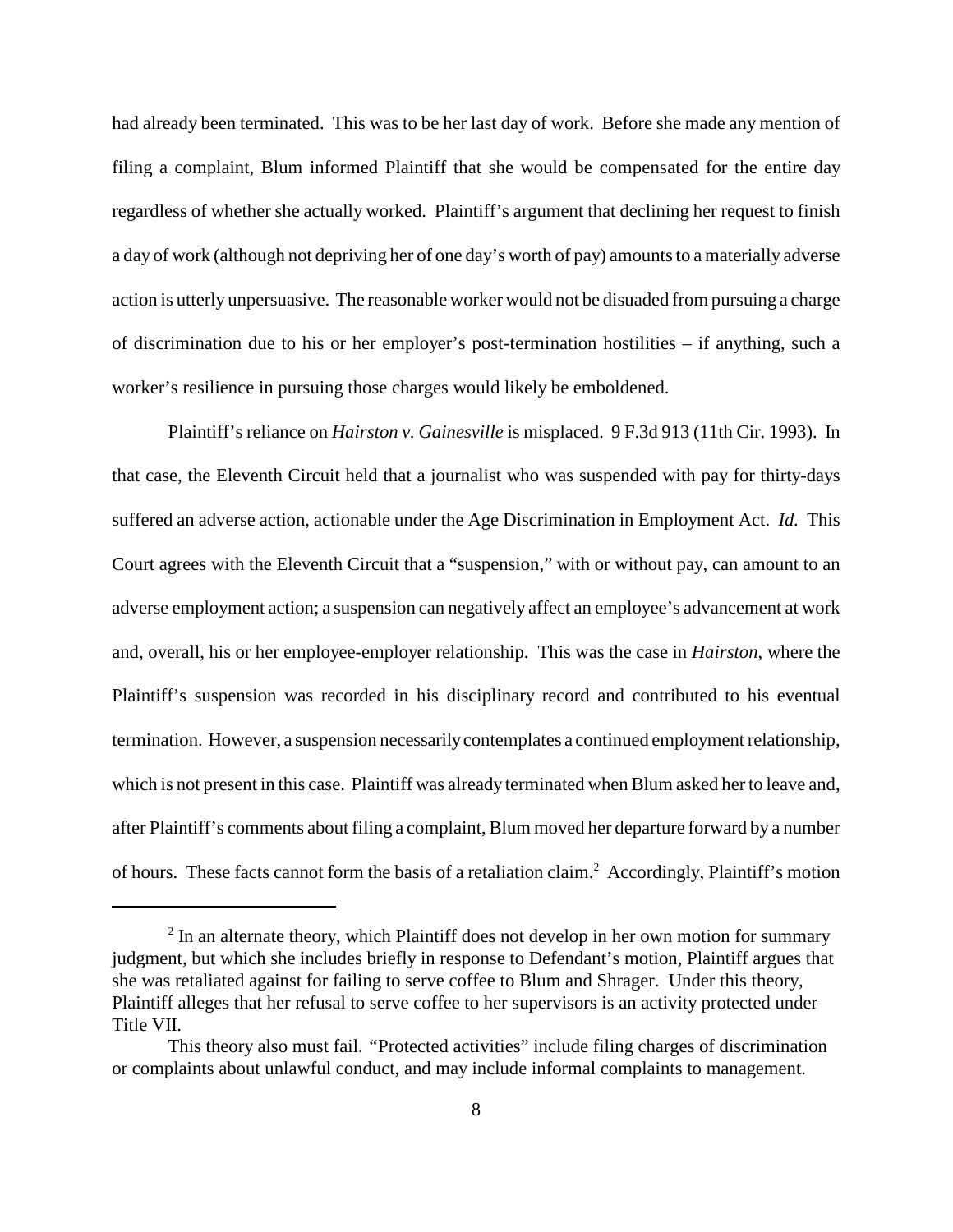for partial summary judgment must be denied, and Defendant's motion on this issue will be granted.

### **B. Plaintiff Cannot Establish a** *Prima Facie* **Claim of Sexual Harassment**

"A plaintiff who claims that she has been sexually harassed has a cause of action under Title VII if the sexual harassment was either a *quid pro quo* arrangement, or if the harassing was so pervasive that it had the effect of creating an intimidating, hostile, or offensive work environment." *Meritor Sav. Bank v.Vinson*, 477 U.S. 57, 66 (1986); *see also* 42 U.S.C. § 2000e-2*.* Here, Plaintiff alleges both hostile work environment and *quid pro quo* sexual harassment claims.

#### *i. Hostile work environment*

To establish a hostile work environment claim, a plaintiff must demonstrate that: "(1) the employee suffered intentional discrimination because of [her] sex; (2) the discrimination was pervasive and regular; (3) the discrimination detrimentally affected the plaintiff; (4) the discrimination would detrimentally affect a reasonable person of the same sex in that position; and (5) the existence of respondeat superior liability." *Andrews v. City of Phila*, 895 F.2d 1469, 1482 (3d Cir. 1990). A hostile work environment is one that is "permeated with discriminatory intimidation, ridicule, and insult, that is sufficiently severe or pervasive to alter the conditions of the victim's employment and create and abusive working environment." *Harris v. Forklift Sys., Inc.*,

*See Curay-Cramer v. Ursuline Acad. of Wilmington*, 450 F.3d 130*,* 135 (3d Cir. 2006). However, Plaintiff's complaints do not explicitly or implicitly allege unlawful gender discrimination. In her email, Plaintiff said she "doesn't expect to serve and wait on" her employers and mentions nothing about the subservient gender roles of which she now complains. (*See* Pl.'s Mot. Ex. F; Pl.'s Mot. Ex. B at 104-105.) "A general complaint of unfair treatment does not translate into a charge of [gender] discrimination." *Barber v. CSX Distribution Svs.*, 68 F.3d 694, 702 (3d Cir. 1995) (plaintiff's complaints did not specifically allege age discrimination and, therefore, were not a protected activity); *see also Moore.*, 461 F.3d at 341 (employee's opposition to unlawful discrimination must be unequivocal to be protected). Plaintiff's subjective expectations about her job responsibilities do not amount to an allegation of discrimination or unlawful conduct. Accordingly, this theory also fails as a matter of law.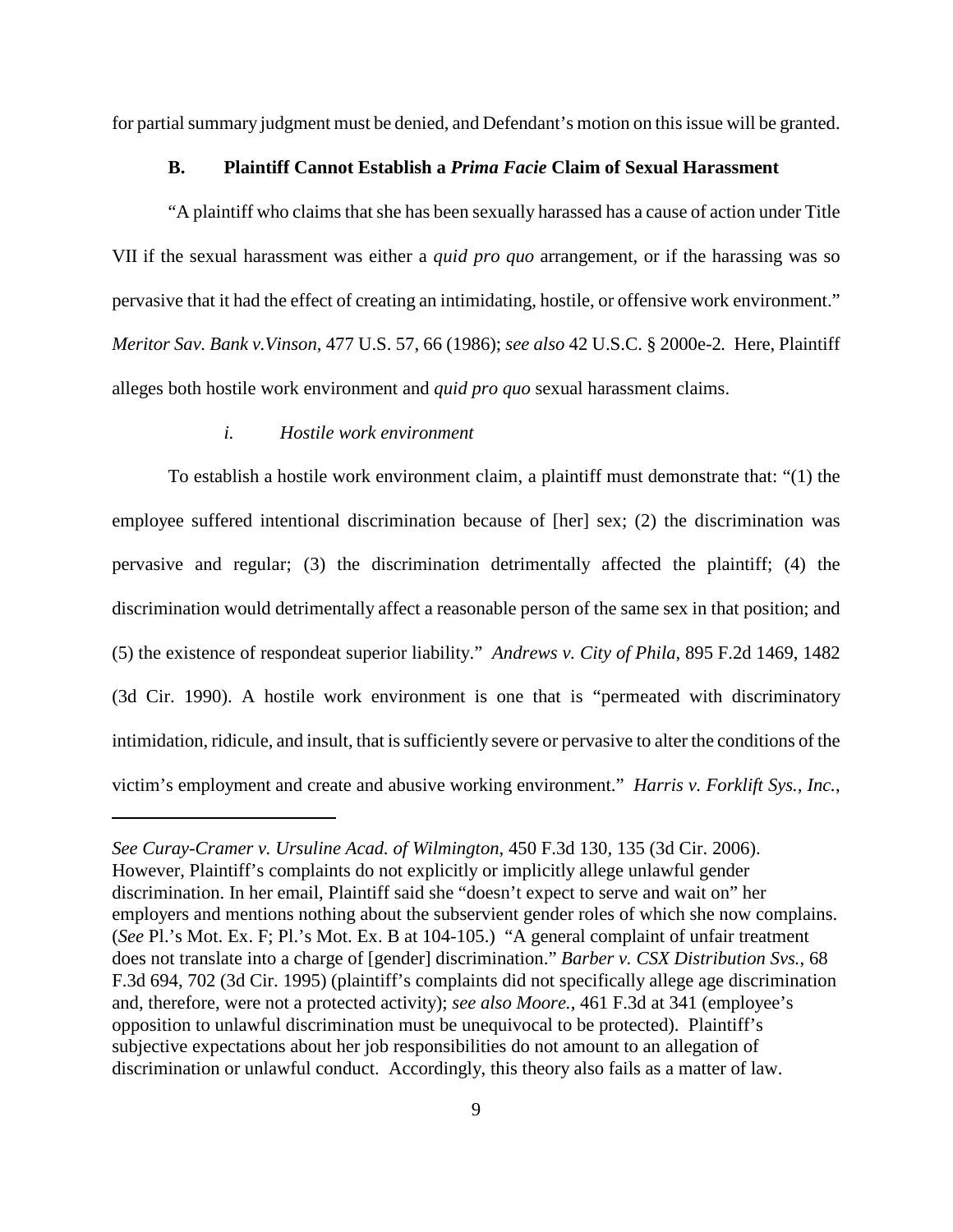510 U.S. 17, 21 (1993).

In making out a hostile work environment claim, a claimant need notshow sexual overtones in each instance. *Andrews*, 895 F.2d at 1485. "Intimidation and hostility toward women, because they are women, can obviously result in conduct other than explicit sexual advances." *Id.* (*citing Hall v. Gus Const. Co.*, 842 F.2d 1010, 1014 (8th Cir. 1998)). At least one judge in this district has included in the category of harassment "'behavior that creates a barrier to the progress of women in the workplace because it conveys the message that they do not belong, that they are welcome in the workplace only if they will subvert their identities to the sexual stereotypes prevalent in that environment.'" *Stair v. Lehigh Valley Carpenters Local Union No. 600*, Civ. A. No. 91-1507, 1993 WL 235491, at \*20 (E.D. Pa. July 24, 1993) (*quoting Robinson v. Jacksonville Shipyards, Inc.*, 760 F.Supp. 1486, 1523 (M.D. Fla. 1991)). Finally, whether a workplace is hostile or abusive must be determined in light of the totality of the circumstances, including "the frequency of the discriminatory conduct; its severity; whether it is physically threatening or humiliating, or a mere offensive utterance; and whether it unreasonably interferes with an employee's work performance." *Harris*, 510 U.S. at 23.

Plaintiff argues that she was the subject of a hostile work environment because she was "compelled to perform servile tasks for her male supervisors," namely, get them coffee. The act of getting coffee is not, by itself, a gender-specific act. The Court recognizes that in the context of other indicators of sexism, getting coffee could evince a discriminatory intent. *See King v. Auto, Truck, Indus. Parts and Supply, Inc.* 21 F.Supp.2d 1370, 1379 (N.D. Fla. 1998) (prima facie case of discrimination established where, in addition to being the subject of derogatory comments and sexually lewd-behavior, plaintiffs were repeatedly asked to run errands for her supervisors including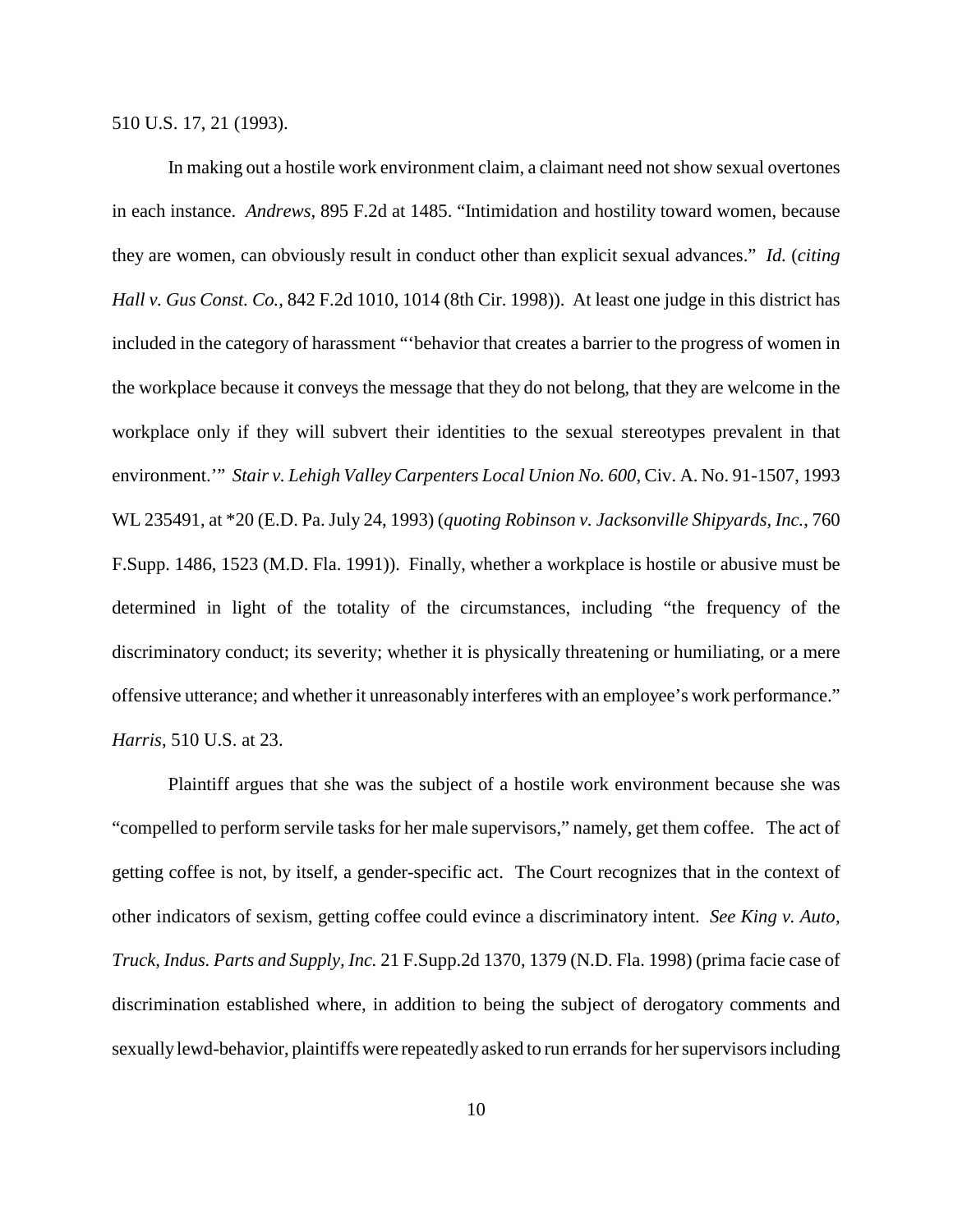picking up lunch, beer, cigarettes, dropping off laundry, and paying personal bills). However, the record is barren of any such supporting evidence in this case. There is no evidence of spoken or written statements, demeaning or otherwise, relating even tangentially to sex or gender. There is no evidence of physical gestures intended to intimidate Plaintiff as a woman or motivated by animus toward woman. Other than asking Plaintiff to bring Blum or Shrager coffee, there is no indication that Plaintiff was asked to perform any acts that conform to traditional gender-specific stereotypes, either inside or outside of the workplace. The other incidents that Plaintiff points to in support of her claim – Sanchez's email, Blum's note that Plaintiff "looks nice," the change in Sanchez and Shrager's behavior, and the remindersin her calendar – are innocuous and unsupportive of Plaintiff's claim of harassment. *See Faragher v. City of Boca Raton*, 524 U.S. 775, 788 (1998) (Title VII harassment claims not intended to encompass "simple teasing, offhand comments and isolated incidents (unless extremely serious)").

On the other hand, the record does show that getting coffee for Blum and Shrager was one responsibilityassociatedwith Plaintiff's position asreceptionist. Receptionists before Plaintiff were required to get coffee for Blum and Shrager. Additionally, Plaintiff was required to get coffee for office guests in addition to supervisors, although Plaintiff did not find this requirement demeaning. There seems to be little in the record, other than Plaintiff's own subjective speculation, to indicate that Plaintiff was treated differently "because of her sex." *Andrews*, 895 F.2d at 1482. Accordingly, Plaintiff's hostile work environment claim must fail.

## *ii. Quid pro quo*

*Quid pro quo* harassment occurs when an employer demands sexual favors from his or her employee in exchange for employment benefits or to avoid an adverse employment action. *Kraus*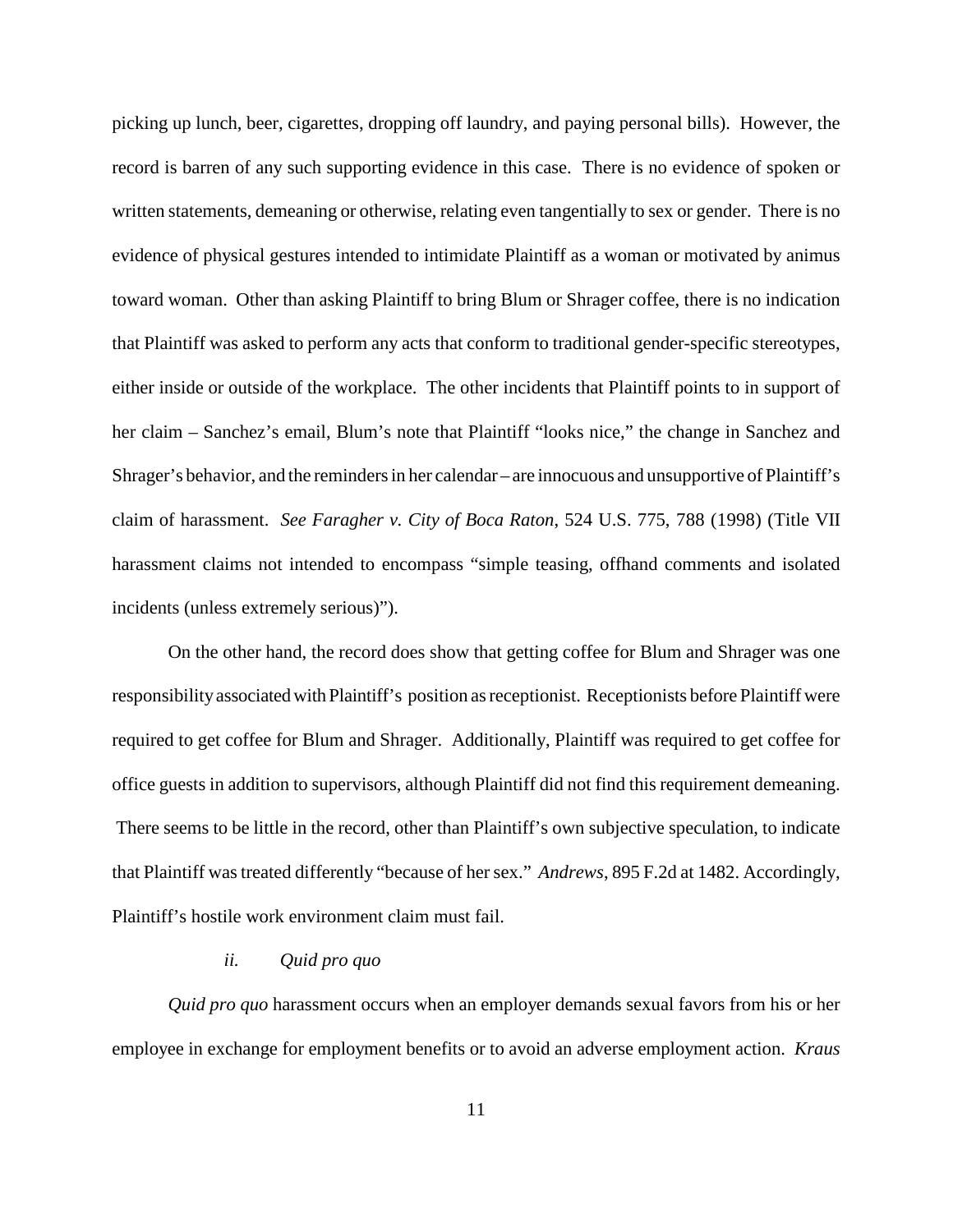*v. Howroyd-Wright Employment Agency*, *Inc.*, Civ. A. No. 06-975, 2008 WL 90325, at \*13 (E.D. Pa. Jan. 8, 2008). To establish such a claim, a plaintiff must demonstrate "either that she submitted to the sexual advances of her alleged harasser or suffered a tangible employment action as a result of her refusal to submit to those sexual advances." *Hurley v. Atlantic City Police Dep't.*, 174 F.3d 95, 133 (3d Cir. 1999); *see also Robinson v. City of Pittsburgh*, 120 F.3d 1286, 1296 (3d Cir. 1997) ("[U]nwelcome sexual advances, requestsforsexual favors, and other verbal or physical conduct of a sexual nature constitute sexual harassment when (1) submission to such conduct is made either explicitly or implicitly a term or condition of an individual's employment [or] (2) submission to or rejection of such conduct by an individual is used as the basis for employment decisions affecting such individual.").

Plaintiff's claim of *quid pro quo* harassment must fail because she cannot show that any of her supervisors made sexual advances toward her. The only conduct which Plaintiff even characterizes as a sexual advance was the email from Sanchez which, as described above, asks Plaintiff to lunch. (Def.'s Mot. Ex. B.) Sanchez's email is entirely innocuous, if not friendly, and is void of a suggestive or sexual undertone. Furthermore, even if Plaintiff could show that the email constituted an advance, she has not shown that she suffered any tangible employment action as a result of her refusal to acquiesce in Sanchez's lunch invitation. Sanchez was not Plaintiff's supervisor, he played no role in the decision to terminate Plaintiff, and there is no evidence that Plaintiff's lunch refusal played any role in Blum or Shrager's decision to terminate Plaintiff. *See Baker v. Boeing Helicopters*, Civ. A. No. C1-3565, 2004 WL 1490358, at \*6 (E.D. Pa. June 30, 2004) (advances of a co-worker, who lacked the ability to alter plaintiff's employment status, could not form basis for *quid pro quo* claim). The notion that this email could form the basis of a sexual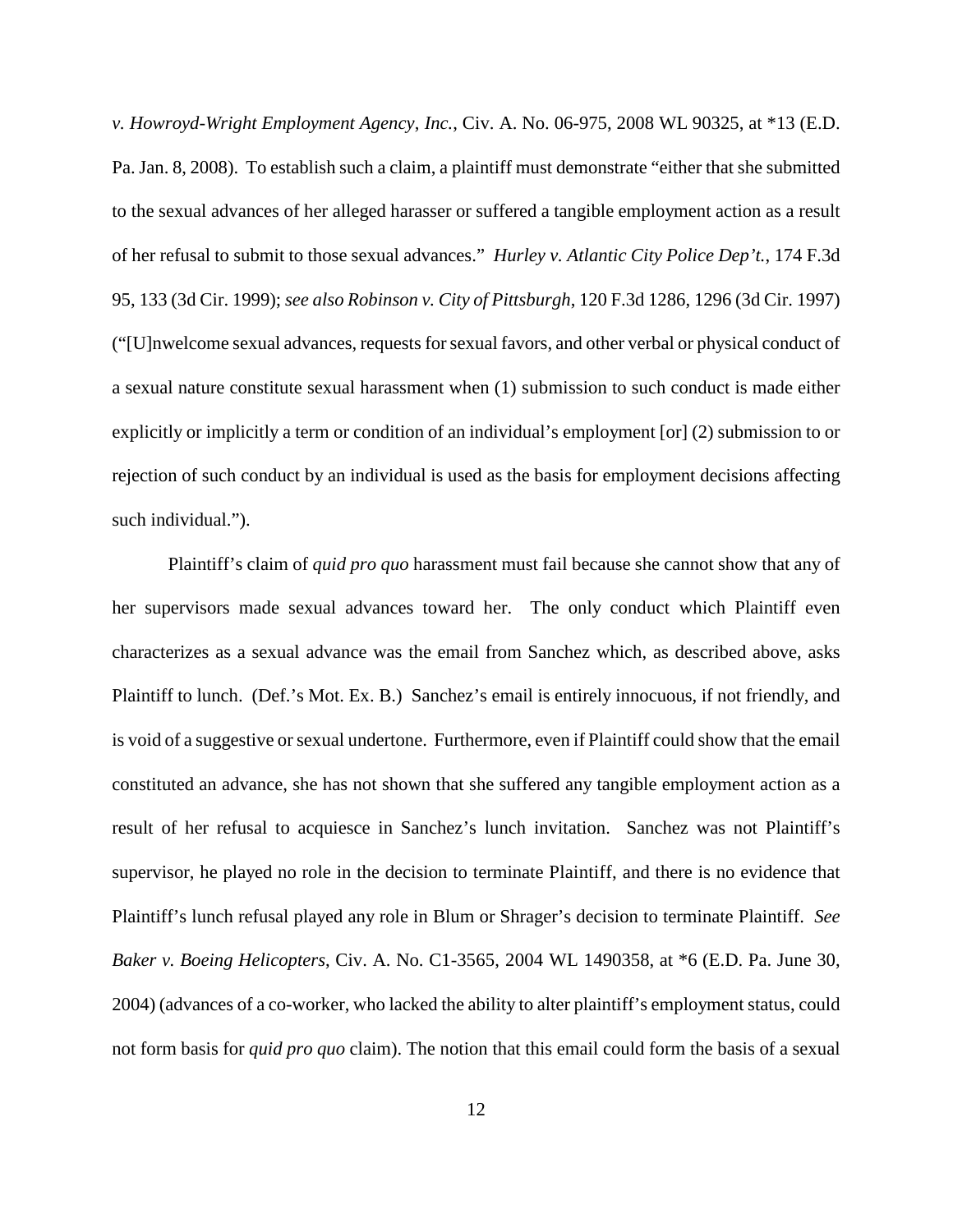harassment claim is so untenable that it appears Plaintiff is no longer pursuing this theory. (*See generally* Pl.'s Resp.)

Instead, Plaintiff argues that the Court should abandon the legal requirement that an employer engage in a sexual advance to make out a *quid pro quo* claim, and argues instead for a "quasi" *quid pro quo* framework. Under Plaintiff's theory, the requirement that an employee conform to an outdated gender stereotype should also trigger a *quid pro quo* analysis. Significantly, Plaintiff has not cited to any case adopting a "quasi" *quid pro quo* framework. The Court declines Plaintiff's invitation to create new law. Furthermore, even under Plaintiff'sstatement of a "quasi" *quid pro quo* framework, her claimwould fail. As discussed above, Plaintiff hasfailed to show anydiscriminatory motive or intention to pigeonhole Plaintiff into a gender stereotype.

# **C. Plaintiff Cannot Establish a** *Prima Facie* **Claim of Gender Discrimination**

Plaintiff alleges disparate treatment based on her gender in violation of Title VII of the Civil Rights Act of 1964. To state a prima facie case for gender discrimination, the plaintiff must: (1) be a member of a protected class; (2) be qualified for the position; (3) suffer an adverse employment decision; and (4) show that the adverse action occurred "under circumstances that give rise to an inference of unlawful discrimination." *Tx. Dep't of Comm. Affairs v. Burdine*, 450 U.S. 248, 253 (1981); *see also* 42 U.S.C. § 2000e-2(a). "Common circumstances giving rise to an inference of unlawful discrimination include the hiring of someone not in the protected class as a replacement or the more favorable treatment of similarly situated colleagues outside of the relevant class." *Morris v. G.E. Fin. Assurance Holdings*, Civ. A. No. 00-3849, 2001 WL 1558039 at \*5 (E.D. Pa. Dec. 3, 2001). However, the elements of a prima facie case for gender discrimination vary depending on the facts and context of each situation. *See Pivirotto v. Innovative Sys. Inc.*, 191 F.3d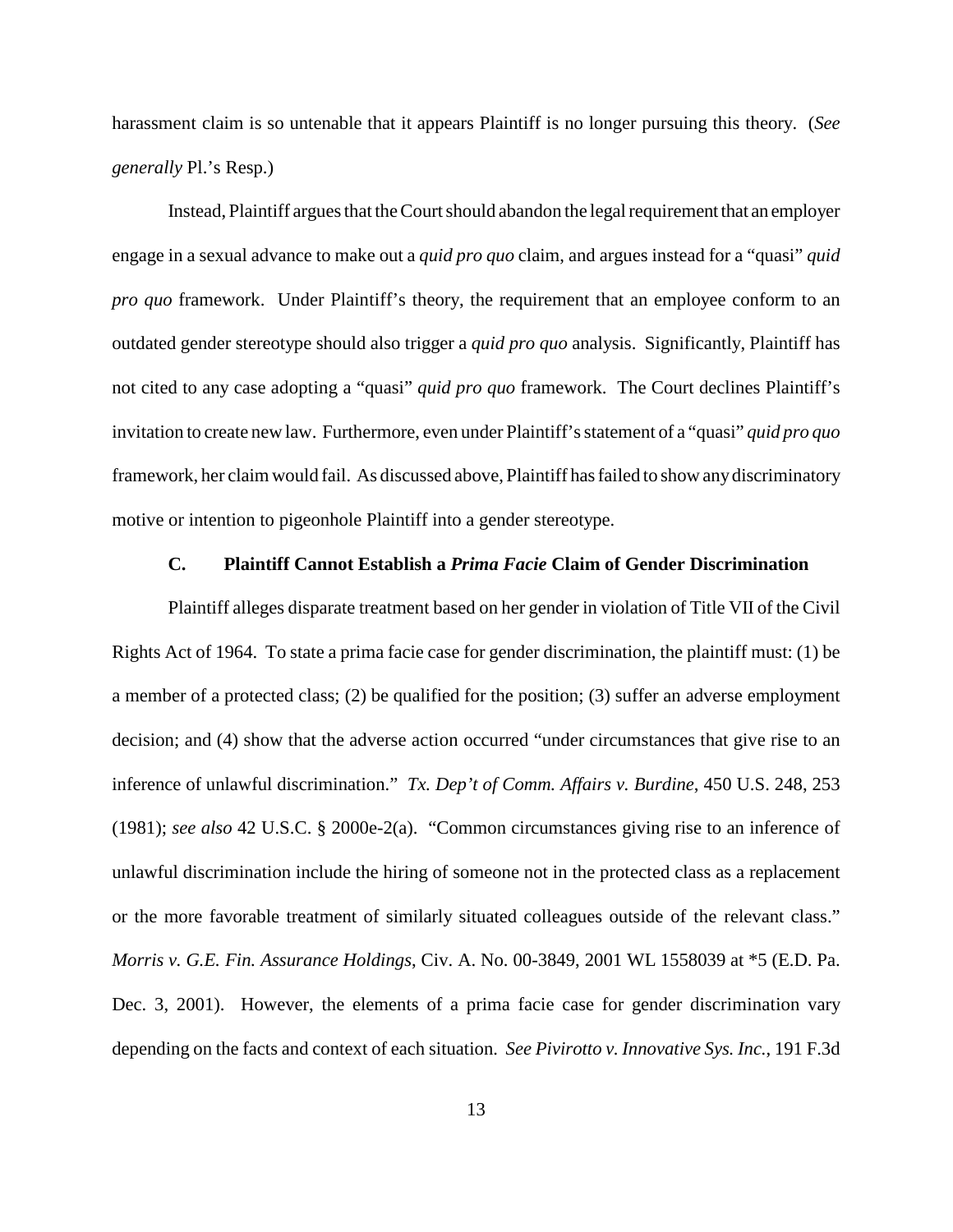344, 352 (3d Cir. 1999).

As discussed at length above, the isolated fact that Plaintiff wasrequired to get coffee for her supervisors cannot independently establish "circumstancesthat give rise to an inference of unlawful discrimination," as a matter of law. *Burdine*, 450 U.S. at 253. Additionally, the Court notes, Plaintiff cannot argue that she was treated differently than other similarly situated employees of a non-protected class. There is only one receptionist in the office. Further, no men have held that position before, during, or after her tenure at National Sales & Supply. *See Nelson v. Hebrew Hospital Home, Inc.*, Civil A. No. 94-5455, 1996 WL 143869, at\*1 (S.D.N.Y. Nov. 9, 1995) ("[Plaintiff] is unable to show disparate treatment because of her gender since there were no males in similar jobs.") (*citing Mammay v. J. Arthur Dosher Memorial Hosp.*, 885 F.2d 865, 1989 WL 106982, at\*3 (4th Cir. 1989).) Plaintiff has not argued, nor has there been any evidence, that the position was restricted to women. *Id.* Under these circumstances and in accordance with the discussion above, the Court holds that Plaintiff cannot make out a prima facie claim of gender discrimination.

#### **IV. CONCLUSION**

In sum, while the behavior of Plaintiff's supervisors and co-workers may have been rude, gauche, or undesirable, their actions do not violate federal orstate anti-discrimination laws. Assuch, there are no grounds for Plaintiff's claims.

An appropriate Order follows.